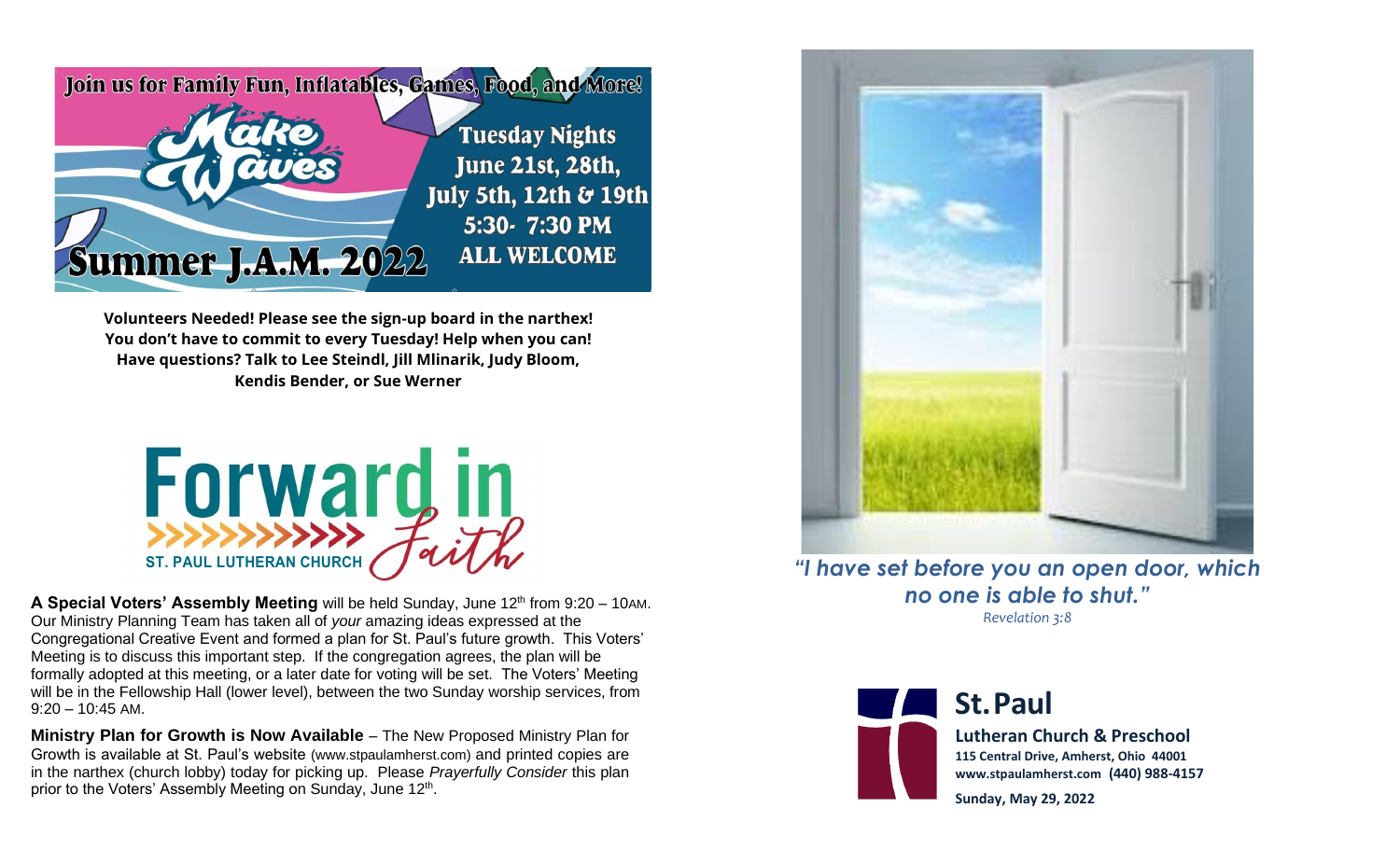**IN TODAY'S WORSHIP:** "An Open Door" is a picture for Opportunity. Today we continue exploring the Book of Revelation, and two doors are placed before us. One is the door to your heart. Is Jesus fully welcomed there? The other door is an opportunity to serve Him. Will you go thru that door? The great news is: we know the One who holds the keys! It's Jesus. He's the God of the Open Door.

**PRAYER BEFORE WORSHIP:** Almighty God, through Jesus You not only welcome us to Yourself, but You have actively sought us and You rejoice over each person who is brought to trust in Jesus for forgiveness and heaven. Give us Your heart for lost people that will translate into actively seeking by sharing Your love. Amen.

**Please fill out a Communication Card in the pew, and pass it towards the center aisle anytime in the first half of the worship service**. You may also use the yellow card in your pew to write down prayer requests for needs or praises. Ushers will gather them during the hymn prior to the sermon. This means you will no longer need to stop on the way into worship to complete one. Offerings will continue to be collected at the doors.

**Ushers are standing by to assist you** in locating a seat, directing you to restrooms, coat racks, and any other help you might need.

**Kids' Activity Bags** are filled with crayons and coloring booklets, and other quiet things to keep kids' attention. They are in the back of the worship center or see an usher for these.

**WORSHIP WITH US @ ST. PAUL'S ON-LINE --** St. Paul's 8:30 AM and 10 AM worship services are live-streamed on Sunday mornings. Go to the church website (www.stpaulamherst.com) and click on the Live-Stream banner on the home page. Recordings of the 8:30AM worship services remain on-line after the livestream for viewing anytime.

**Altar Flowers given to God's glory by** The Latvala family in memory of their brother Roderick Latvala.

**CHURCH ELEVATOR OUT OF SERVICE** Repairs are being made on the elevator's doors to comply with State building code. The church elevator should be working again very soon and we will let you know as soon as it is running again. Secondly, please remember that in order for the elevator to operate the gates and doors on all levels must be fully closed. Thank you, Trustees

**Road Construction is continuing, making it difficult to get to the church building from Cleveland Avenue.** As the work proceeds its just easiest to get to St. Paul from the south. Park Avenue remains open allowing you to drive up either Central Drive or Jackson Street to get to church.

**Its** *SUMMER!* A beautiful gift basket filled with goodies for summer is ready for *you* to give to a new neighbor! It's a great way to meet a new neighbor and invite them to church. All you need to do is write down the address on an entry form in the narthex. Do it today!

**SUNDAY MORNING FELLOWSHIP** Debbie Gibson is looking for volunteers to make coffee or bring a dessert on Sunday mornings for the month of June. Please check with Debbie or sign up in the narthex.

| This Week For The Lord     | <b>Looking Ahead One Week</b> |
|----------------------------|-------------------------------|
| 5/29 Worship 8:30 AM       | <b>6/5 Food Collection</b>    |
| Worship 10 AM              | Holy Communion 8:30 AM        |
| 5/31 Seasoned Saints 10 AM | Worship 10 AM                 |
| New Life With God 6:45 PM  | $6/6$ Elders 7 PM             |
| Women's Ministry 7 PM      | 6/7 Seasoned Saints 10 AM     |
|                            | New Life With God 6:45 PM     |
|                            | Women's Ministry 7 PM         |
|                            |                               |
|                            |                               |

## **Serving in God's House:**

| Rev. Paul Werner                              |
|-----------------------------------------------|
| Oziah Wales                                   |
| Harold Gibson (E) Ron Fisher, John Schick (L) |
| Christine Krupp (E) Tina Muska (L)            |
| Nancy Beran, Ruth Williams (E)                |
| Fran Draga, Debbie Smith                      |
| Ron Fisher                                    |
| Harold Gibson, Jeffrey Krupp, Steve Warnock   |
|                                               |

## **St. Paul Lutheran Church & Preschool**

**Sunday Worship Services: 8:30**AM **& 10**AM **In-Person or Live Stream** @ [www.stpaulamherst.com](http://www.stpaulamherst.com/) **Church/Office: 440-988-4157 Fax: 440-988-5436 E-Mail: churchoffice@stpaulamherst.com Church Website: stpaulamherst.com Rev. Paul G. Werner, Pastor - Office: (440)988-4157 Cell: (586)201-3302 Beth Naro, Preschool Director – Preschool Phone: (440)988-5427 Oziah Wales, Organist**